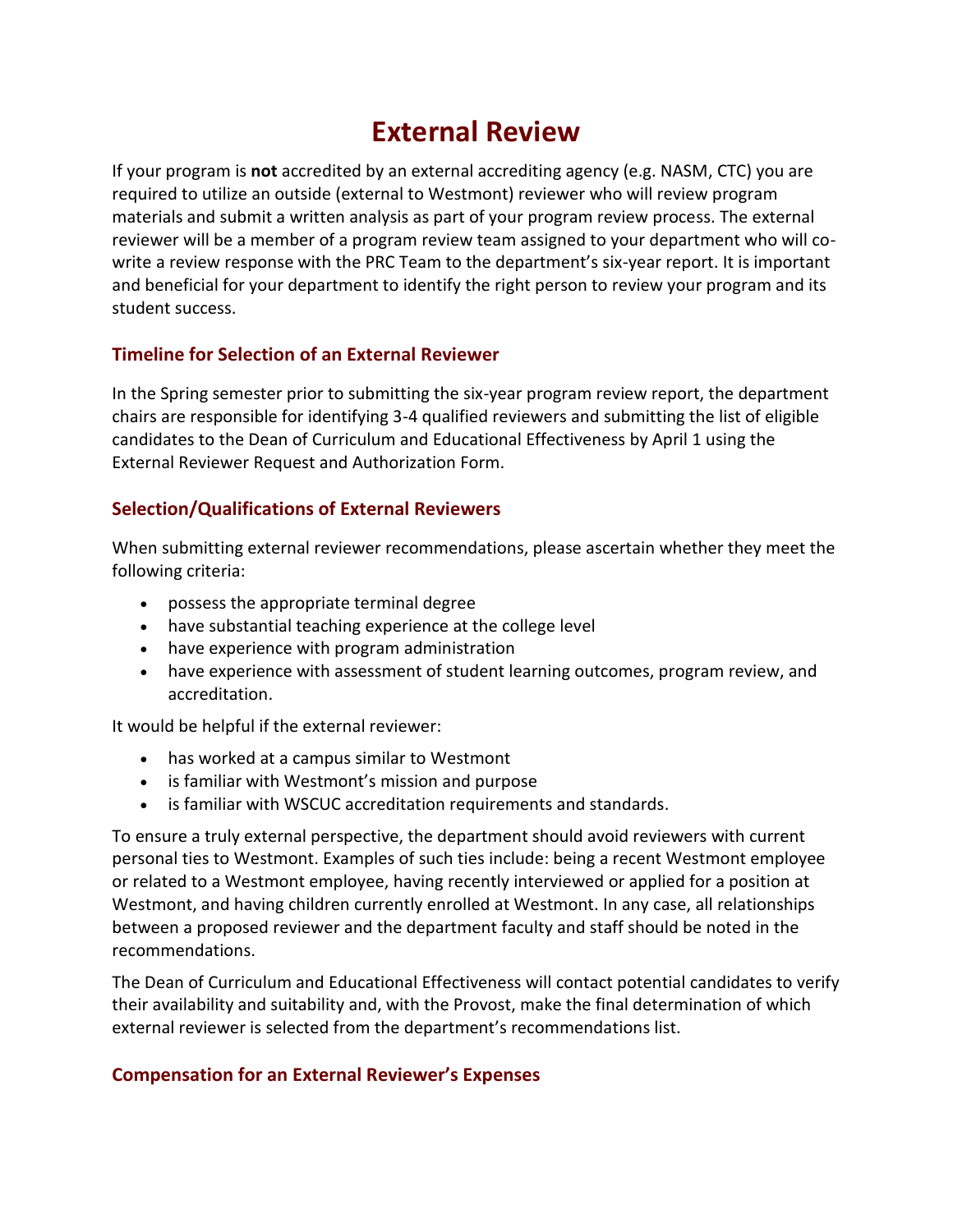Compensation for an external reviewer's expenses is determined by the Provost Office. Once a reviewer is selected and approved, the Provost Office manages the necessary paperwork. For his or her participation in the program review process, the Provost Office will provide each reviewer with an honorarium and reimbursement for local travel. If a candidate is not local, the department chair and Provost will have a discussion regarding resources to support the site visit. The Provost Office will also reimburse the department for the faculty dinner with their external reviewer. This will be coordinated with the Provost Office approval.

## **Program Review Materials**

The Dean will send the following documents to the External Reviewer at least four weeks before his/her visit:

- six-year program review report with all appendices;
- links to the departmental website with the information about the program, departmental faculty, program mission statement and goals, learning opportunities for students, PLOs, Multi-Year Assessment Plan and Curriculum Map;
- evidence of student learning and other appropriate artifacts:
- link to the College Catalog for course descriptions;
- link to the Campus Map.

## **Site Visit**

During an External Reviewer's visit to campus, he/she may choose to verify materials referenced by the program and to interview faculty, students, and administrators in order to obtain the most accurate information. Campus visits should be scheduled approximately six weeks after the Reviewer receives the six-year report and other relevant materials, typically in October or November. Campus visits should not exceed two days. The Department Chair, Program Review Team Leader and Senior Assistant to the Provost will collaborate on constructing the site visit schedule. As a rule, the External Reviewer's site visit begins and ends with a program review team meeting with the Provost and Dean of Curriculum and Educational Effectiveness.

As the host, the department under review is responsible for:

- submitting the six-year program review report and all relevant or requested materials in a timely manner;
- collaborating with the Program Review Team Leader and the Provost Office on constructing the site visit schedule. Please refrain from scheduling the external reviewer's meeting with the Provost during standing E-team meetings or [Trustees'](https://www.westmont.edu/trustee/)  [activities.](https://www.westmont.edu/trustee/) The PRC asks all departments to prioritize scheduling with the Provost Office Administrative Assistant.
- designating a private, secure office/workspace for the External Reviewer to use during his or her site visit;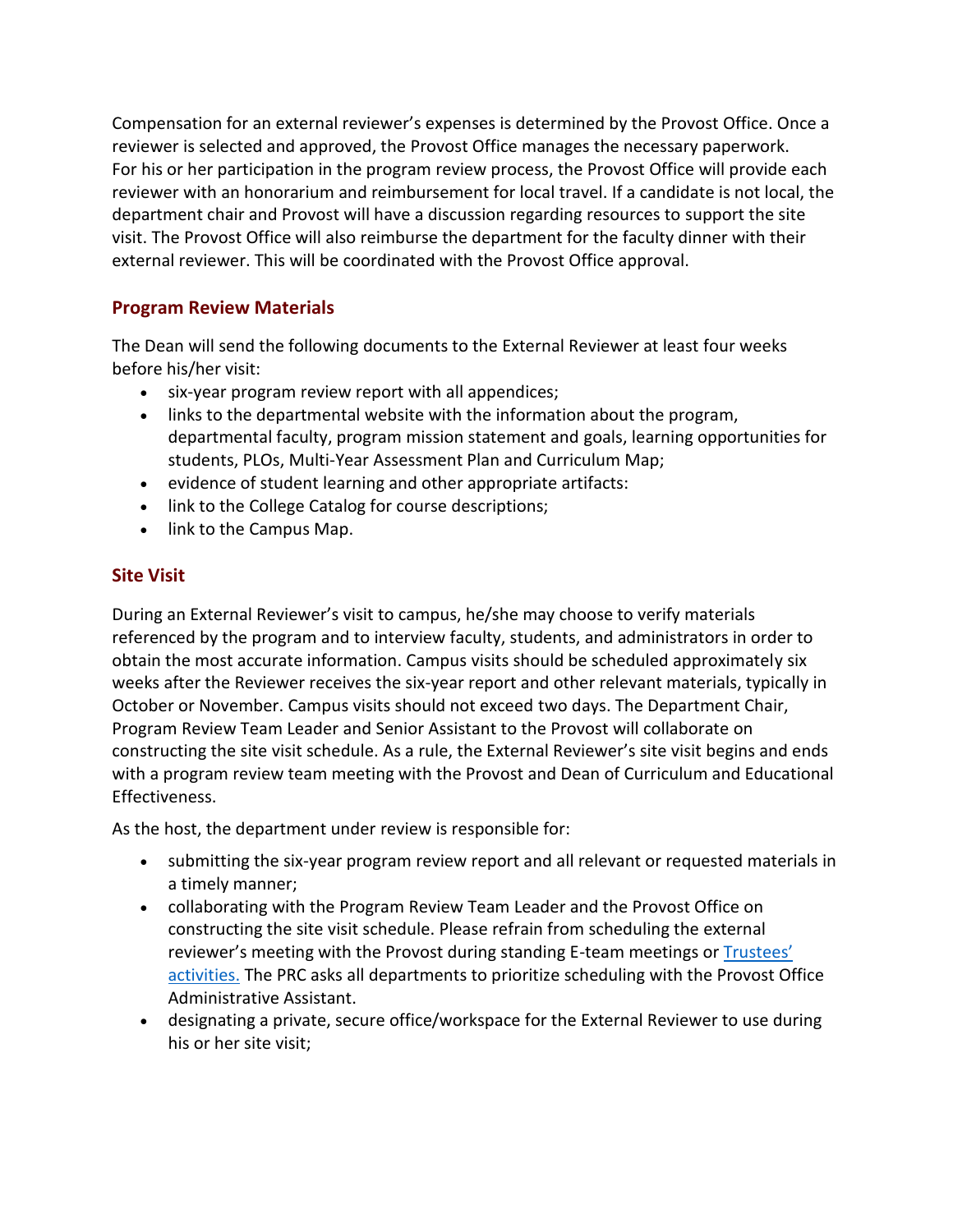- scheduling rooms for all program review team's discussions with students, alumni, faculty, staff, and administrators and providing the Provost Office with a site visit schedule; and
- informing the program's students, staff and faculty about the site visit and preparing them to participate in individual meetings and group discussions with the External Reviewer. We recommend scheduling the External Reviewer's meetings with individual faculty members, including faculty from other departments if your departments serve them, and lab coordinators; meetings or focus groups with your major students; classroom observations; and other activities that will help your External Reviewer to better understand the strengths and challenges of your program.

# **Program Review Committee's Evaluation of Six-Year Reports:**

Each six-year report will be evaluated by a team of three members who will co-write a single response in conjunction with the External Reviewer. The program review team typically consists of one faculty and one staff PRC members and an External Reviewer for the program. External Reviewers will be identified and confirmed by the end of the spring semester preceding the sixyear report submission. If the department under review is accredited by an external agency (such as NASM or CTC), the Dean of Curriculum and Educational Effectiveness will serve on the team instead of an External Reviewer. For all teams, the Dean will coordinate program review schedules, contract External Reviewers, and work with Team Leaders on schedule construction, compiling lines of inquiry, site visit logistics, and finalizing the team report. The framework for the team analysis is the college's standards of the six-year report evaluation and guild standards of the discipline.

## **The Role of the Team Leader**

A faculty or staff member of the PRC will serve as the Team Leader. The Team Leader will:

- work with the Department Chair, External Reviewer, and Provost Office to construct the site visit schedule;
- set the date for the program review team worksheet submission;
- schedule conference calls with all team members prior to the External Reviewer's site visit to review the combined PR Team Worksheet and identify further lines of inquiry;
- assign which response sections each team member will be responsible for writing;
- provide support and information for an External Reviewer as needed;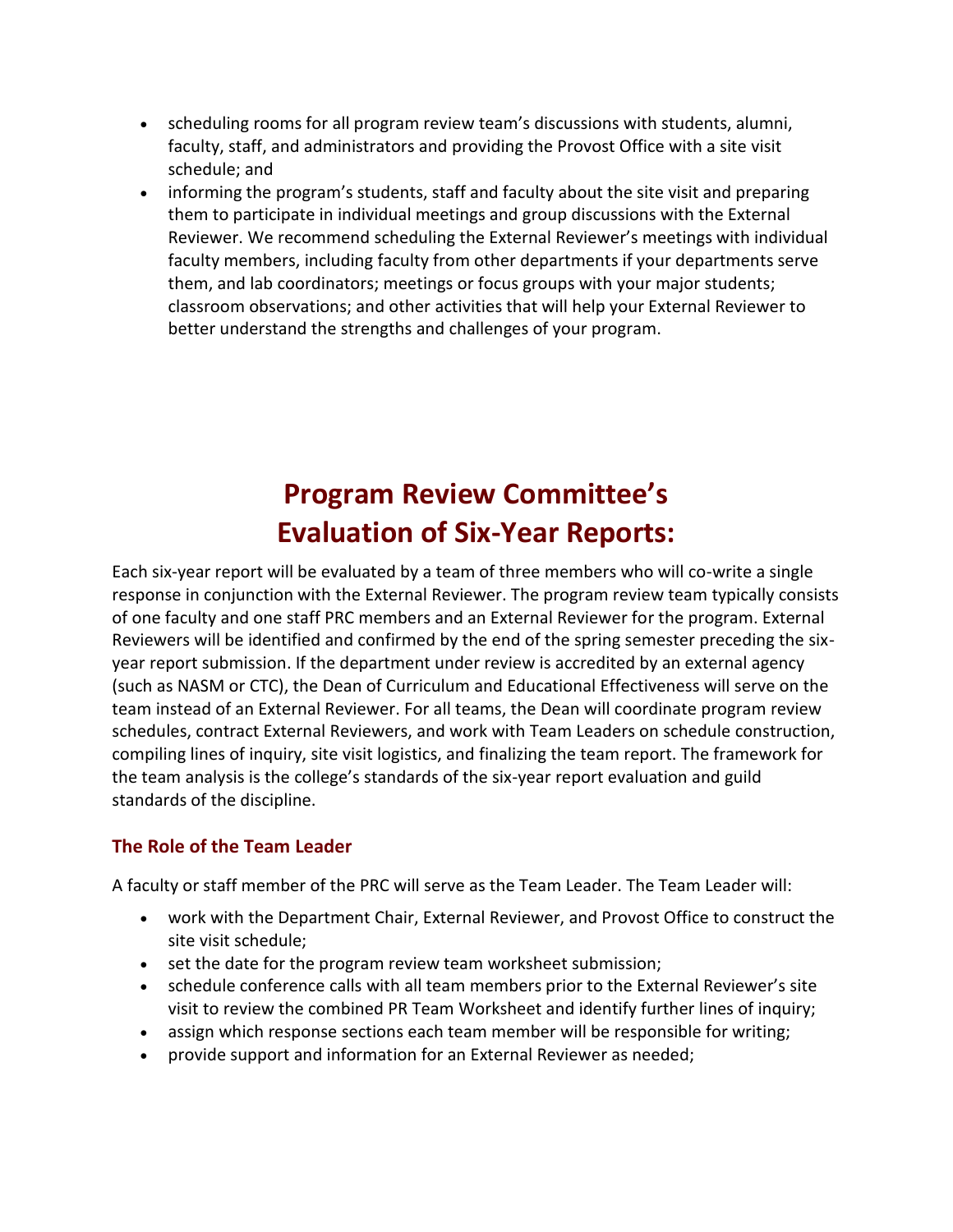- compile sections of the program review report written by team members into a single document according to the Program Review Team's Response to Six-Year Report and submit it to the Dean; and
- participate in the External Reviewer's exit meeting with the Provost and Dean, and
- participate in the departmental program review meeting with the Provost and Dean.

## **The Role of the Team Member**

Members of the program review team work together to create an effective and thorough review of the program and its six-year report. Every team member:

- reads the six-year report in its entirety;
- completes and submits the Program Review Team Worksheet by the due date;
- participates in the team's conference calls organized by the Team Leader;
- develops and submits appropriate lines of inquiry prior to the site visit;
- if possible, attends the External Reviewer's exit meeting with the Provost and Dean;
- completes and submits assigned sections of the team response within four weeks of the site visit; and
- promptly revises and provides feedback on the final draft of the program review team's report.

The program review team member may participate in the departmental program review meeting with the Provost and Dean.

## **The Role of the External Reviewer**

External Reviewers are utilized after the six-year program review report has been written and filed. They serve as members of the program review team assigned to the department under review. Their contribution to the program review team's report focuses on insights from the six-year program review report, other relevant documents, and site visit evidence. It also includes recommendations from the perspective of an expert in the program's discipline. The External Reviewer will use the criteria from the Program Review Team's Response to Six-Year Report and Site Visit template as the base for his/her submission to the report.

External Reviewers participate in all activities pertinent to the program review process. Specifically, they:

- read the program review report in its entirety and provides their responses in the "Worksheet" document;
- participate in a conference call (approx. 1.5 hours) with their fellow PRC Team members prior to the site visit to review and discuss the compilation document of the "Team Worksheet;"
- participate in all assigned meetings designated in the site visit schedule;
- write and submit designated report portions as assigned by the Team Leader based on the Program Review Team's Response to Six-Year Report and Site Visit template,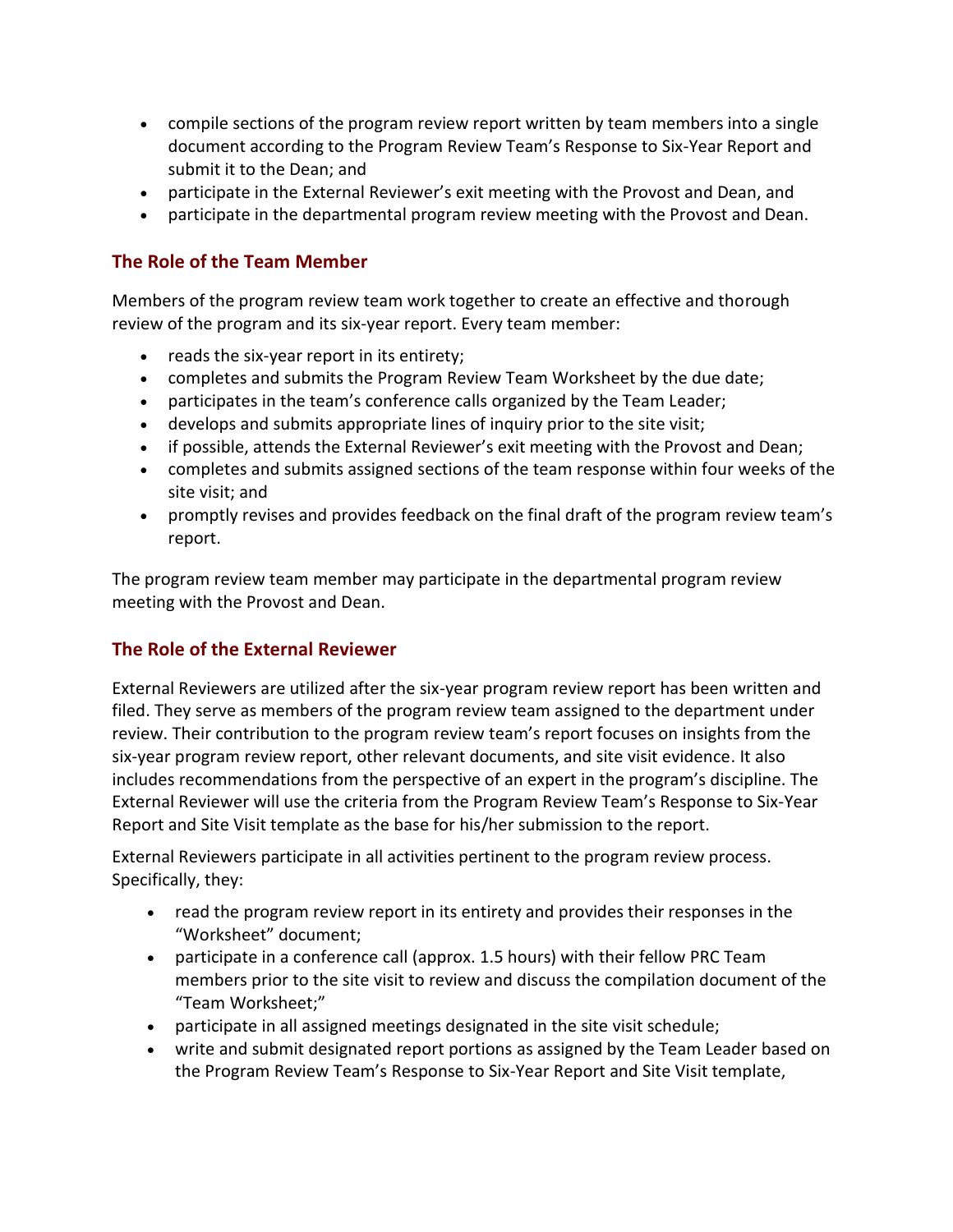additional documents, and site visit observations by the deadline agreed upon with his or her team members;

 review and comment or approve the final draft of the PRC report in a timely manner before submission of the report to the department.

Upon consultation with a Team Leader and the Dean, an External Reviewer may request additional materials [1] from a program before or during his/her site visit in order to:

- review curricular offerings for relevance, currency, and quality;
- review the appropriateness and effectiveness of strategies used to assess student learning and program outcomes;
- ensure decisions and actions taken by the department/program, based on assessment, are in keeping with best practices in the academic discipline;
- evaluate the quality of faculty teaching and breadth of faculty scholarly activities and accomplishments;
- evaluate the program's effectiveness at recruiting and retaining successful students and faculty;
- provide an evidence-based analysis of the program's strengths and areas in need of improvement relative to comparable programs.

The department will take the program review team's report into consideration while developing their Action Plan and Multi-Year Assessment Plan and articulating their Key Questions for the next program review cycle.

If department faculty disagree with the program review team's evaluation of the program or their recommendations, the faculty may submit a formal written response to the program review team's report, which will be considered at the department faculty meeting with the Provost and the Dean of Curriculum and Educational Effectiveness.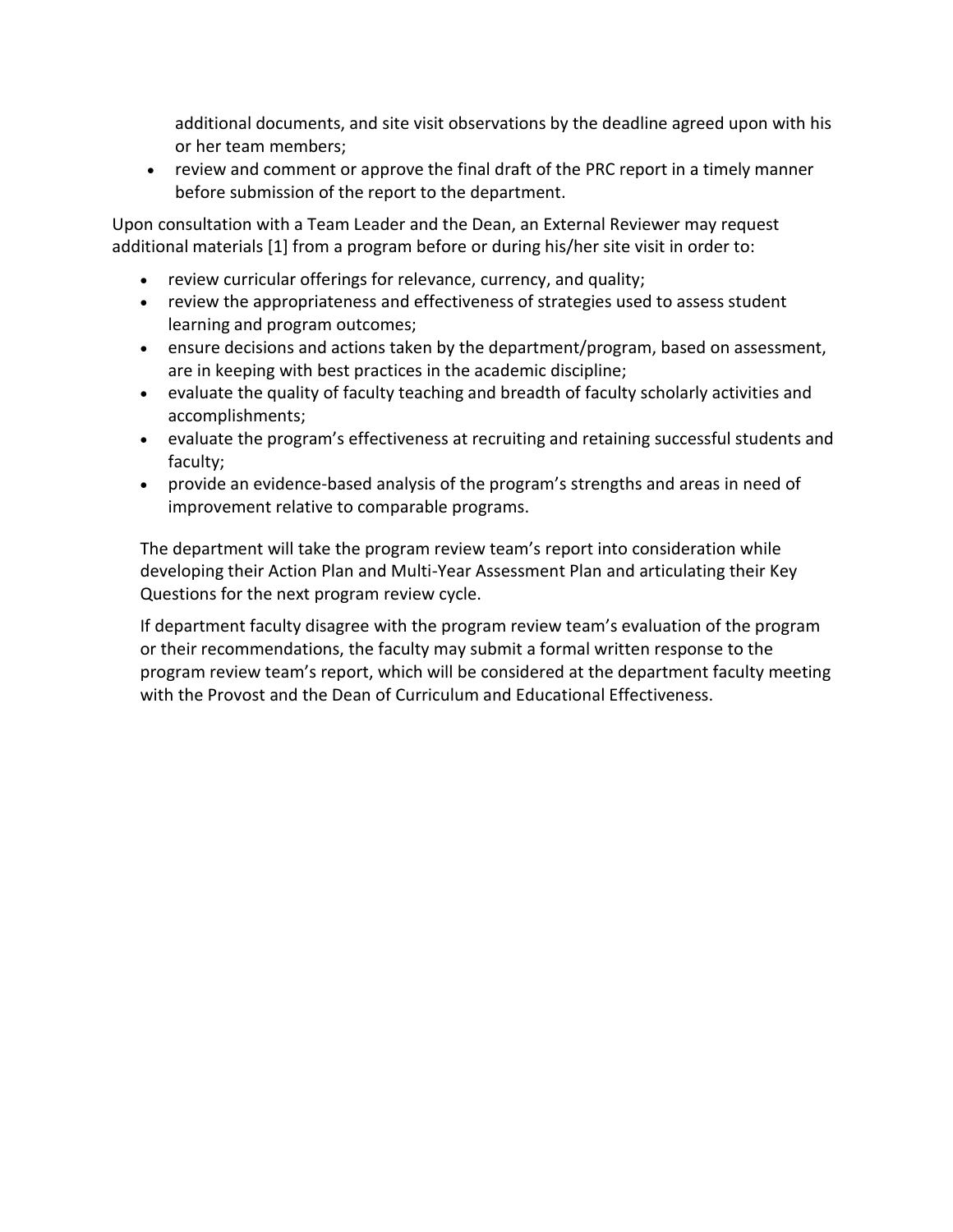## **Program Review Team's Report Template**

The following template is used program review teams for providing response to the six-year program review report and external reviewer's site visit. All team members contribute to the team's report also seek the input of the Dean of Curriculum and Educational Effectiveness and Vice President for Administration and for Research, Planning and Implementation and WSCUC ALO.

| <b>Westmont College</b> | <b>Department</b> |
|-------------------------|-------------------|
| <b>Team members:</b>    |                   |
| Date:                   |                   |

**Introduction to be written by Westmont team member.**

**I. Previous Program Review Committee Recommendations and Action Plan**

#### **Small section addressed by Westmont team member**

This section comments on how completely the report addresses all items that were previously identified.

#### **II. Evidence and Analysis of Student Learning**

#### **Section addressed by Westmont team member; External Reviewer's remarks welcome**

This section may elaborate whether the criteria and standards of achievement for the PLOs adequately match disciplinary/professional standards; whether student achievement is adequate for the degree and discipline/profession; whether assessment methods are effective; whether closing the loop activities have been identified and implemented; and whether assessment practices are yielding the needed information to determine how well students are learning the PLOs. Relevant suggestions and recommendations are welcomed.

#### **III. Alumni Satisfaction**

#### **Section addressed by Westmont team member: External Reviewer's remarks welcome.**

This section may include comments on the alumni survey questions, interpretation of the alumni survey results, and on how data will be used for program improvement. We would like to hear comments whether alumni are well-prepared for careers in their chosen majors and the life after college.

#### **IV. Major, Curriculum and Co-curricular Offerings**

**Section addressed by External Reviewer**

This section may address whether the current curriculum *content* and *design* (required depth and breadth of study, flow of courses, frequency of course offerings, overall coherence, alignment with desired learning outcomes, etc.) are appropriate to the level and purpose of the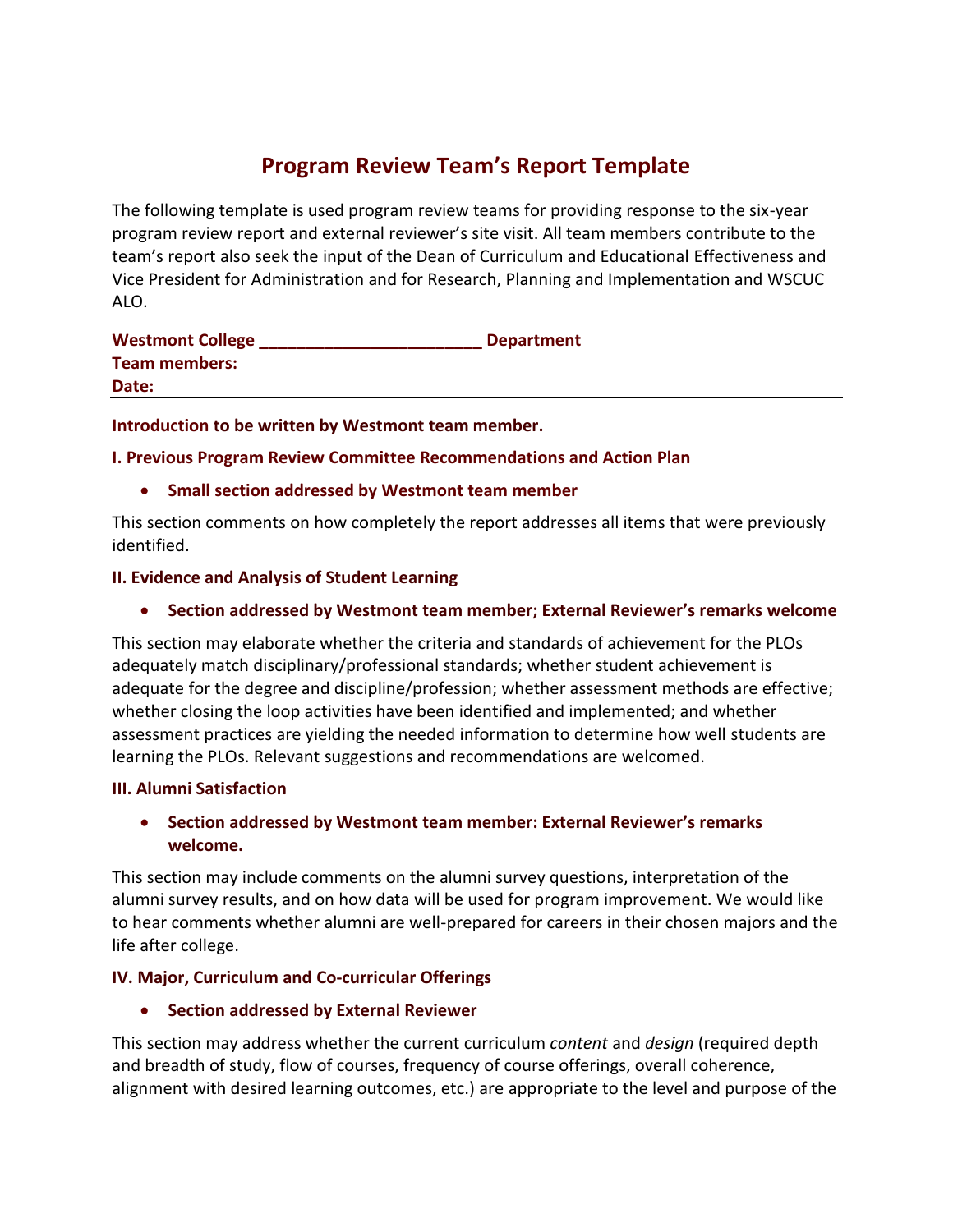program and enable students to develop the skills, as well as attain the outcomes needed for graduates of this program.

It would be helpful for us to learn whether students/alumni are satisfied with the overall quality of their learning experience; that they are adequately supported through the curriculum, advising and student support services to ensure their learning success; that the program provides adequate opportunities for internships, practice, professional development, and/or field experiences, as appropriate.

## **V. Program Sustainability and Adaptability**

## **Section addressed by External Reviewer**

This section may outline the major strengths and weaknesses of the program. We would like to hear whether

faculty specialties correspond to program needs and to the concentrations in which they teach and whether faculty are adequately supported and engaged in ongoing professional development.

It would be helpful for us to know whether he program has accurately identified and prioritized the program's most pressing resource needs; whether the program's student recruitment and retention processes are adequate; whether the program has adequate administrative and technical support (e.g., administrative assistant; laboratory coordinator; laboratory manager) and whether overall program administration is efficient, effective and meets professional standards. The section may include comments on whether the program demonstrates a commitment to diversity in its curriculum, as well as a commitment to diversity in its student and faculty composition.

We would also like to hear whether the facilities (e.g., classrooms, laboratory sizes and spaces) are adequate to support teaching and faculty and student research and whether the existing equipment is adequate to support teaching and research goals of faculty and students.

Finally, we would like to hear about national trends and projections for enrollment in the program and what may constitute a thoughtful and appropriate response to external and/or internal challenges and opportunities. We would like to hear what goals you would suggest the program set for the next six years (please list in order of priority, the most important goal first) and how these goals comport with those identified in the most current six-year report. We would like to know what goals would require additional resources and what level of resources these goals would require. How might the program secure these resources? Considering budget constraints, what are the most realistic and important strategies the program can use to achieve the highest priority goals?

#### **VI. Contribution to Diversity**

**Section addressed by Westmont team member; External Reviewer's remarks welcome**

This section documents various activities (i.e., revising course syllabi so that they r**epresent a diverse set of perspectives and experiences;** participating in diversity reading groups and colloquia; mentoring students of color and female students; recruiting and supporting female